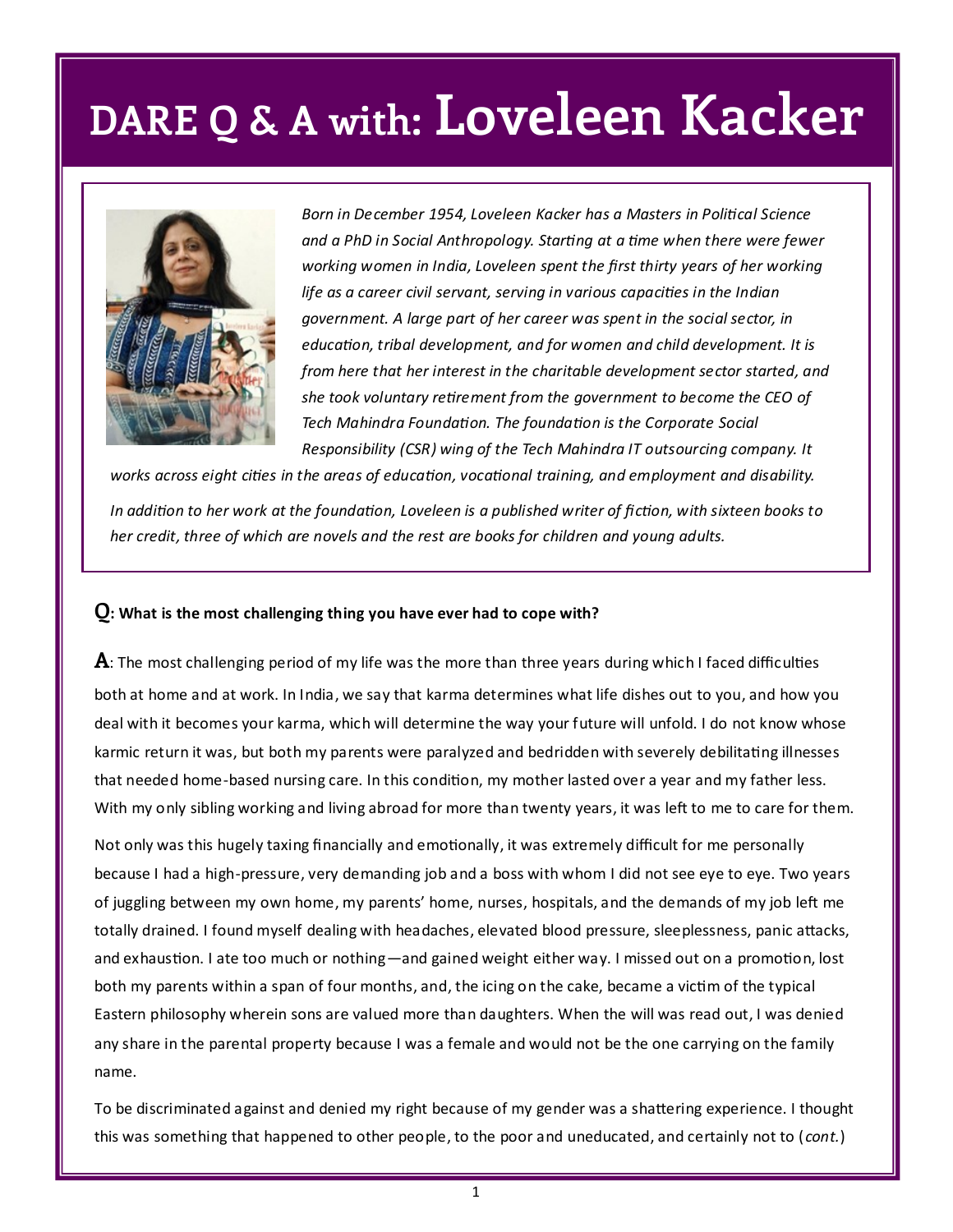**A:** (*cont.*) an empowered woman like me. But it did happen. It was gender discrimination at its worst, and the whole experience left me devastated and demoralized.

#### **Q: Where did you get the courage and confidence to deal with it?**

**A**: One is always afraid of a storm before it arrives. Once it's upon you, there is no choice but to live through it. So as soon as it was clear to me that the worst had happened, I had no choice but to chart the way ahead. Sitting in one corner and feeling sorry for myself has never been a choice for me. I gave myself the analogy of a patient whose coronary artery is blocked. If he does nothing about it he will die. The only choice he has is to create a by-pass, which, in this case, meant creating a new path and moving on.

Confronted with the unjustness of my parents' will, I was faced with one of the most difficult decisions of my life. Should I go to court and fight for my rights? That would have put me on a collision course with my sibling, drained me financially and emotionally, and would have forced the rest of the family to take sides. I knew for a fact that, despite laws that said otherwise, many in my country continue to believe that once a woman is married, she belongs to her husband's family and is not entitled to anything from her birth family. Let me clarify: in India, the law gives women all the rights, but prevailing societal norms give them nothing.

**"I gave myself the analogy of a patient whose coronary artery is blocked. If he does nothing about it he will die. The only choice he has is to create a by-pass, which, in this case, meant creating a new path and moving on."**

I chose not to fight, because the real issue was not money but the denial of rights. As I said, in spite of the laws women continued to be treated unfairly, therefore I had to support the women who were

less fortunate than I. After all I was not the only woman in India who had been denied her rights. Every day women are discriminated against and treated as second-class citizens. So I decided to do something about it. I quit my government job and moved into the social sector to work for the poor and the less privileged in society.

One of the areas in which I work today is the rights of women and their empowerment. That Indian women are so often denied many fundamental rights—the right to life, to a childhood, to education, to nutrition, and even to basic health care—is often blamed on poverty. Yet even in poor homes, it is more likely that parents will use their limited resources first for the male child and only then for the girl—if anything is left over. It is also a fact that it is the rich in India who go in for prenatal ultrasound examinations to find ( *cont.*)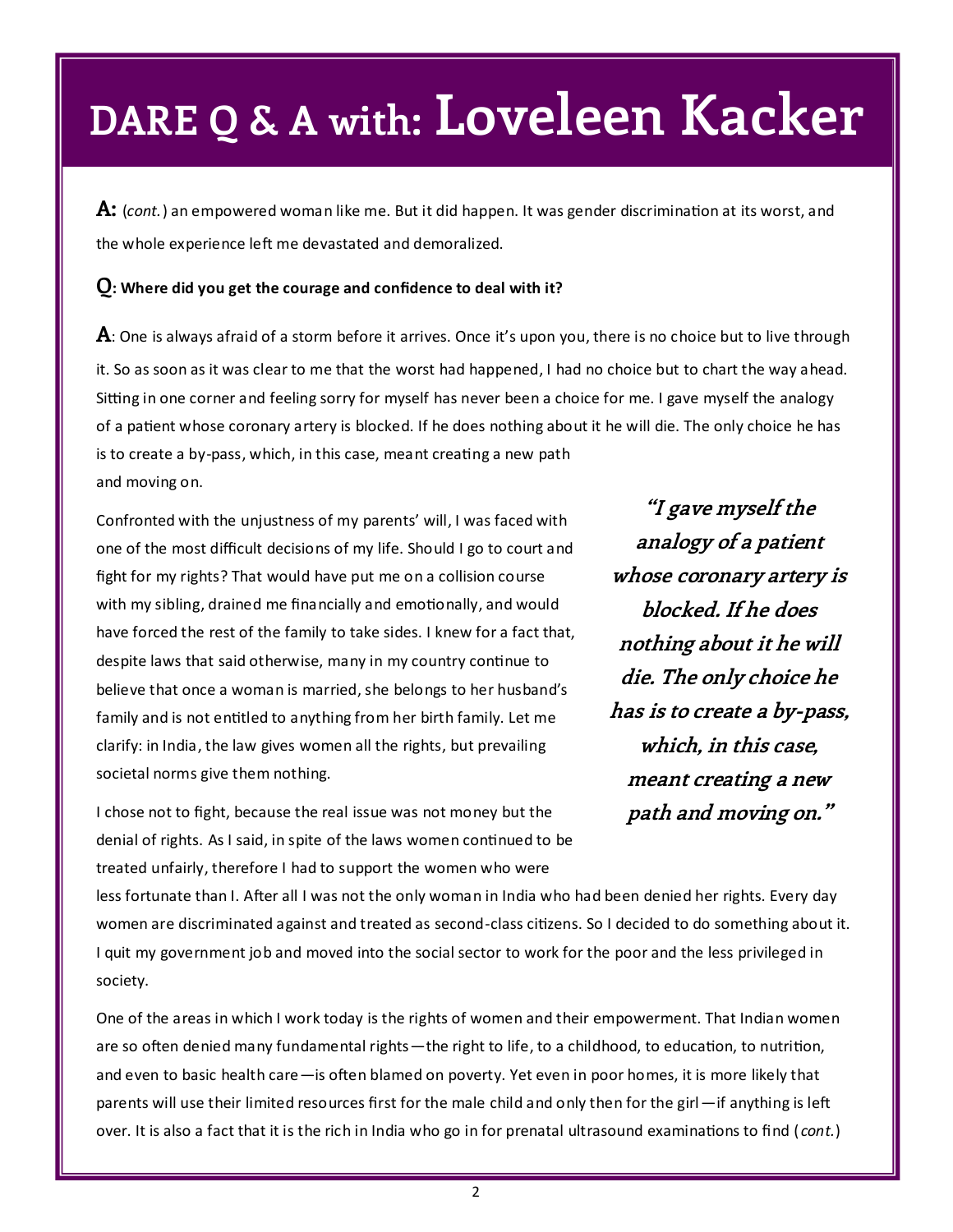**A:** (*cont.*) out the sex of the child, often opting for abortion if the baby is a girl. Even today, the birth of a boy is celebrated while that of girl may be mourned.

I felt that I needed to fight for the cause of the poor and for the women, and to do that I moved to the Tech Mahindra Foundation, where I now work in the areas of education, vocational training and disability. It is my mission to ensure that at least 50 percent of our beneficiaries are women and girls.

#### **Q: What is the biggest mistake you have ever made? What did you learn and how did you recover?**

**A**: I wish I could say that I made one big mistake, learned from it, and never committed it again! The mistake I find myself making again and again is that I am opinionated, do not take contradiction very well, and I am not very understanding or tolerant of the weaknesses of others. This is a huge failing in me, and I have struggled to be kinder, more compassionate, and more understanding with people. Whether it's in the

**"Whether it's in the workplace or home, the struggle has always been between being right and being kind."**

workplace or home, the struggle has always been between being right and being kind. In the long run, being kind is more important than being successful, but by the time one understands this simple truth, a great deal of damage may have been done. For me, this lesson has been a huge learning effort, and I daily remind myself to be more tolerant. Many of the difficulties I have faced in life have been due to this failing of mine.

### **Q: If you had a young woman you cared deeply about entering the workforce today, what single piece of advice would you have for her?**

**A:** From the Indian perspective, I would tell her that the work environment is largely male dominated and that, to succeed, a woman has to work harder than the men, be more visible than they are, and fight the biases that go with being a "working woman." These biases include perceptions that women do not work hard, that they need the "softer" jobs, that they cannot stay late or put in the kind of hours the men can, that they take more sick leave and childcare leave, and so on. I would also tell a young woman to be prepared for a sexist environment, to steel herself against it, and not be cowed by it, but to stand up for her rights. There is a glass ceiling, and although more and more women are now seen in high positions, they have had to fight and work a lot harder to attain them.

#### **Q: What advice do you have for building self-confidence?**

**A:** The biggest confidence builders are, first, knowledge and, second, the awareness of the fact that (*cont.*)